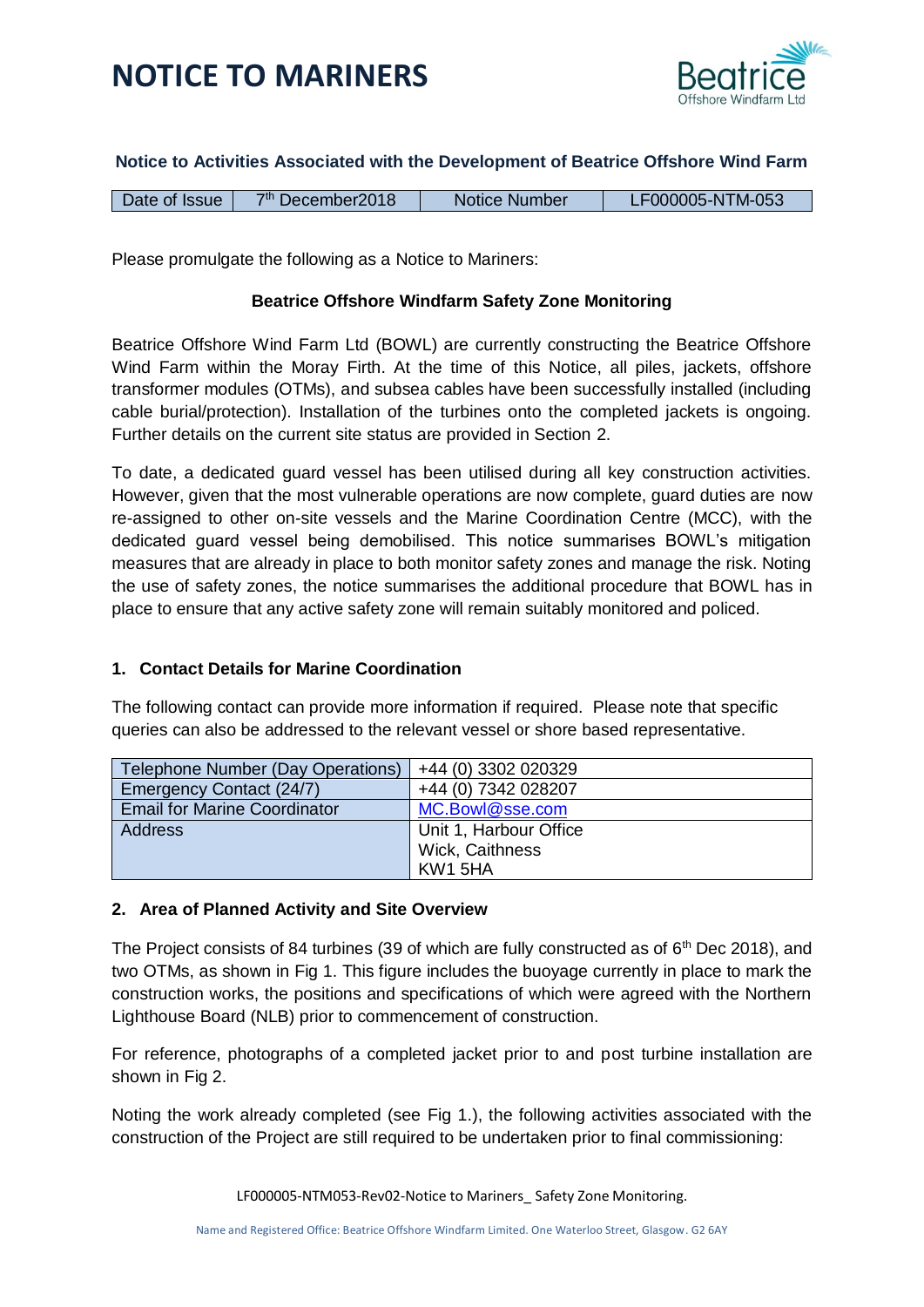

- Installation of turbines on 45 jackets (noting that this has already been completed for 39 of the 84 structures as of the  $6<sup>th</sup>$  Dec 2018);
- Personnel transfers via Crew Transfer Vessel (CTV); and Transfer of small cargo to the *Pacific Orca* (the turbine installation vessel) and the *Island Crown* (providing offshore support to the *Pacific Orca*).



**Fig.1** Site Overview (as of December 2018)



**Fig 2.** Foundation Jacket Pre and Post Installation of Turbine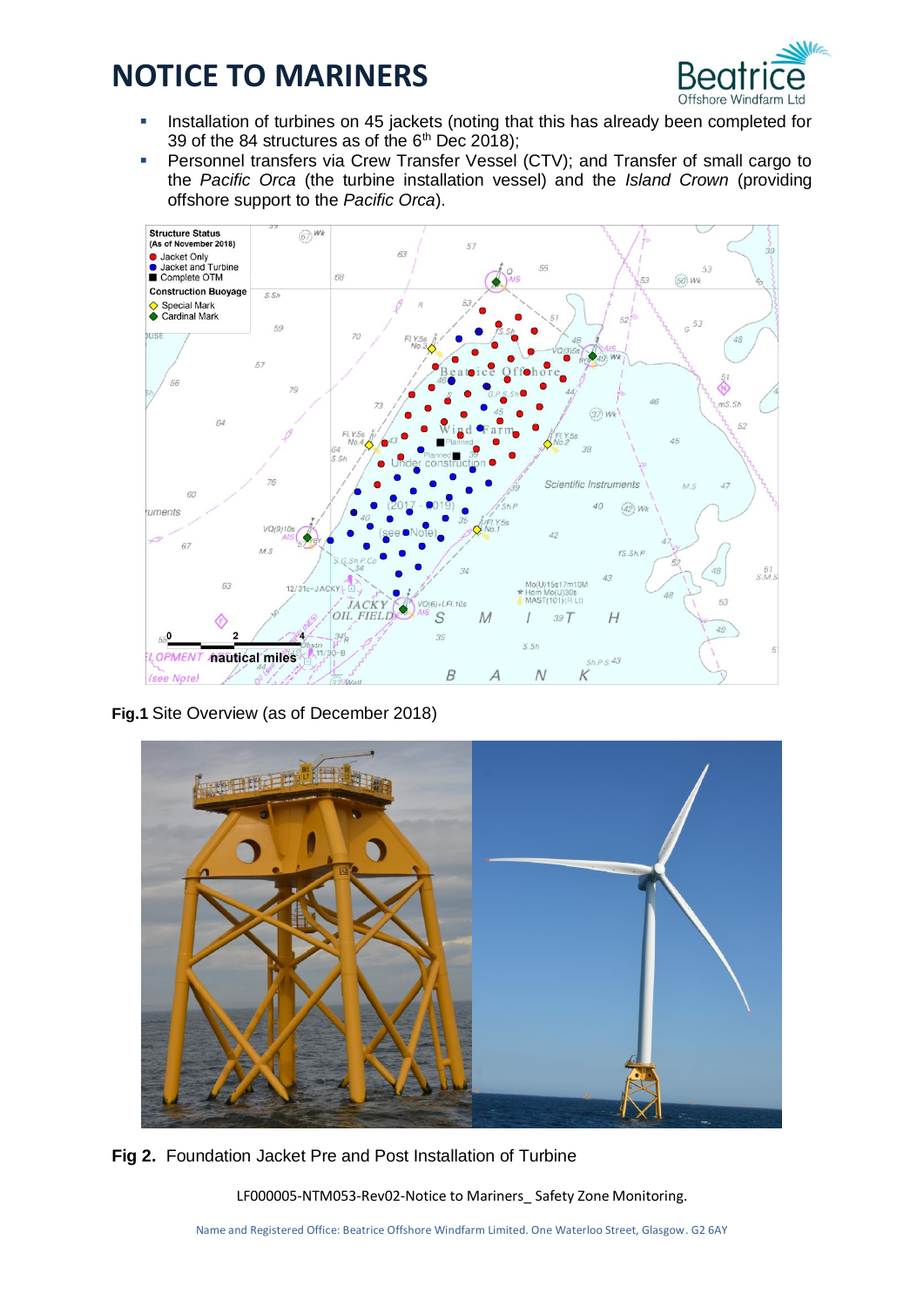

# **3. Activity Description**

# **3.1 Marine Coordination Centre**

BOWL has located its Marine Coordination Centre in Wick, as shown in Fig 3. The MCC is manned 24 hours during the construction phase, and this includes monitoring of vessel movements in the vicinity of and within the site via Automatic Identification System (AIS) and RADAR.

Radar scanners are fitted to both OTMs, which, in addition to the AIS, are integrated into the Vessel Traffic Monitoring System (VTMS). The VTMS continuously records all data input (including the AIS and radar), and stores it ensuring a permanent record is available.

The radar scanners are fitted via protruding arms to the southeast corner of the southernmost OTM (OTM1) and the northeast corner of the northernmost OTM (OTM2). There is therefore a blind sector directly to the west of the OTMs, as indicated in Fig 3. Minimum detection range of the radars is estimated at 5nm as a worst case. This 5nm range is shown relative to the site and the blind sector (shown up to the 5nm buffer) in Fig 3. With the exception of the blind sector, the radars in combination provide coverage of the entire site.



# **Fig 3. RADAR Coverage**

In order to continue to manage the risk to traffic in the area (both to vessels associated with BOWL and third party vessels) during the activities listed above, the following mitigation measures are in place: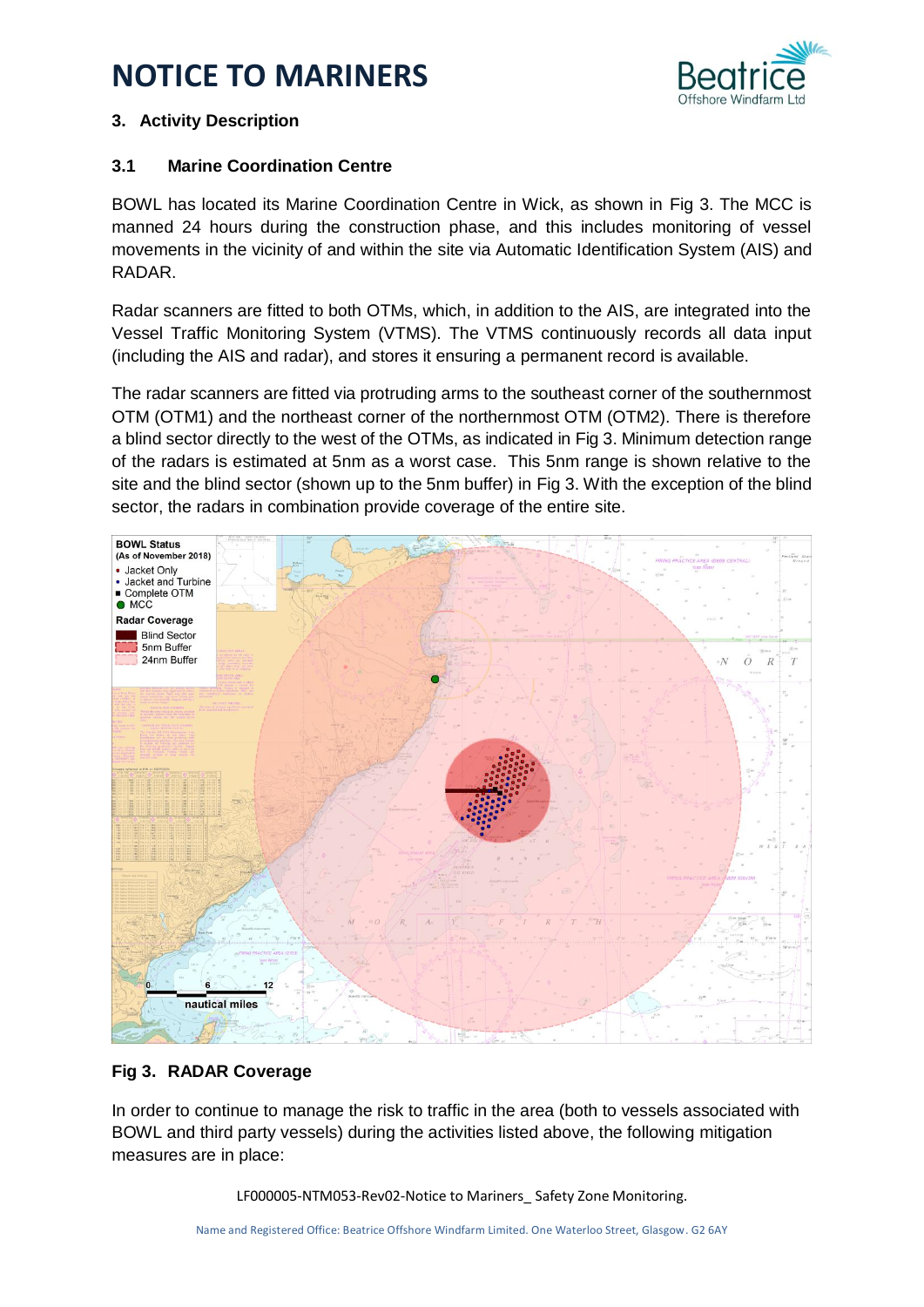

- Marine coordination undertaken in Wick from the established MCC, including 24-hour site monitoring via AIS and radar (both OTMs are fitted with radars site as per Fig 3);
- 500m safety zones around any structure where active construction work is ongoing (as denoted by the presence of a construction vessel);
- 50m safety zones around any finished structure up until the point of commissioning;
- All jackets have appropriate temporary or permanent lighting in operation;
- All jackets (both pre and post turbine installation) are marked with yellow paint as required:
- The agreed cardinal marks and special marks remain in place (see Fig 1), and will continue to be in place until the NLB are satisfied that final operational lighting and marking has been commissioned;
- The cardinal marks (see Fig 1.) are broadcasting via AIS;
- **EXECONTERGHTM CONTERCHTM** Continued compliance with the BOWL Navigational Safety Plan
- The wind farm is marked on the appropriately scaled Admiralty Chart;
- Weekly notices of operations and notices to mariners will continue to be issued, and notices will be submitted via Kingfisher bulletins where appropriate.

### **4. General Safety Advice**

All vessels engaged in the construction activity will exhibit appropriate lights and shapes prescribed by the International Regulations for Preventing Collisions at Sea; relative to their operations. All vessels engaged in the activity will also transmit an Automatic Identification System (AIS) message.

Use of Safety Zones within the Beatrice Offshore Windfarm Construction Area:

The Secretary of State for Business, Energy and Industrial Strategy (BEIS) has approved the use of safety zones under the Energy Act 2004 for the installation of wind turbines and offshore transformer module foundations/substructures within the Beatrice Offshore Windfarm. The approval was granted on the 17th March 2017.

The Secretary of State has declared Safety Zones under the following terms: During **Construction** 

• 500 metres radius around each wind turbine, offshore transformer module and/or their substructures and foundations comprising the Beatrice Offshore Wind Farm whilst work is being performed as indicated by the presence of construction vessels.

It is noted that the 500 metre safety zones will roll with the installation activity with no more than two construction vessels working at any one time. Vessels are advised that anchors associated with the construction vessels may extend outside of the 500 metre safety zone.

• A 50 metres radius around each wind turbine, offshore transformer module and / or their substructure and foundations installed but waiting to be commissioned as part of the Beatrice Offshore Wind Farm.

• Positions of foundations installed will be promulgated within the Weekly Notice of Operations.

Only vessels associated with the Beatrice Offshore Wind Farm construction may enter statutory Safety Zones with prior permission.

The Marine Coordination centre will be responsible for monitoring and policing the Safety Zones; and can be contacted directly for advice.